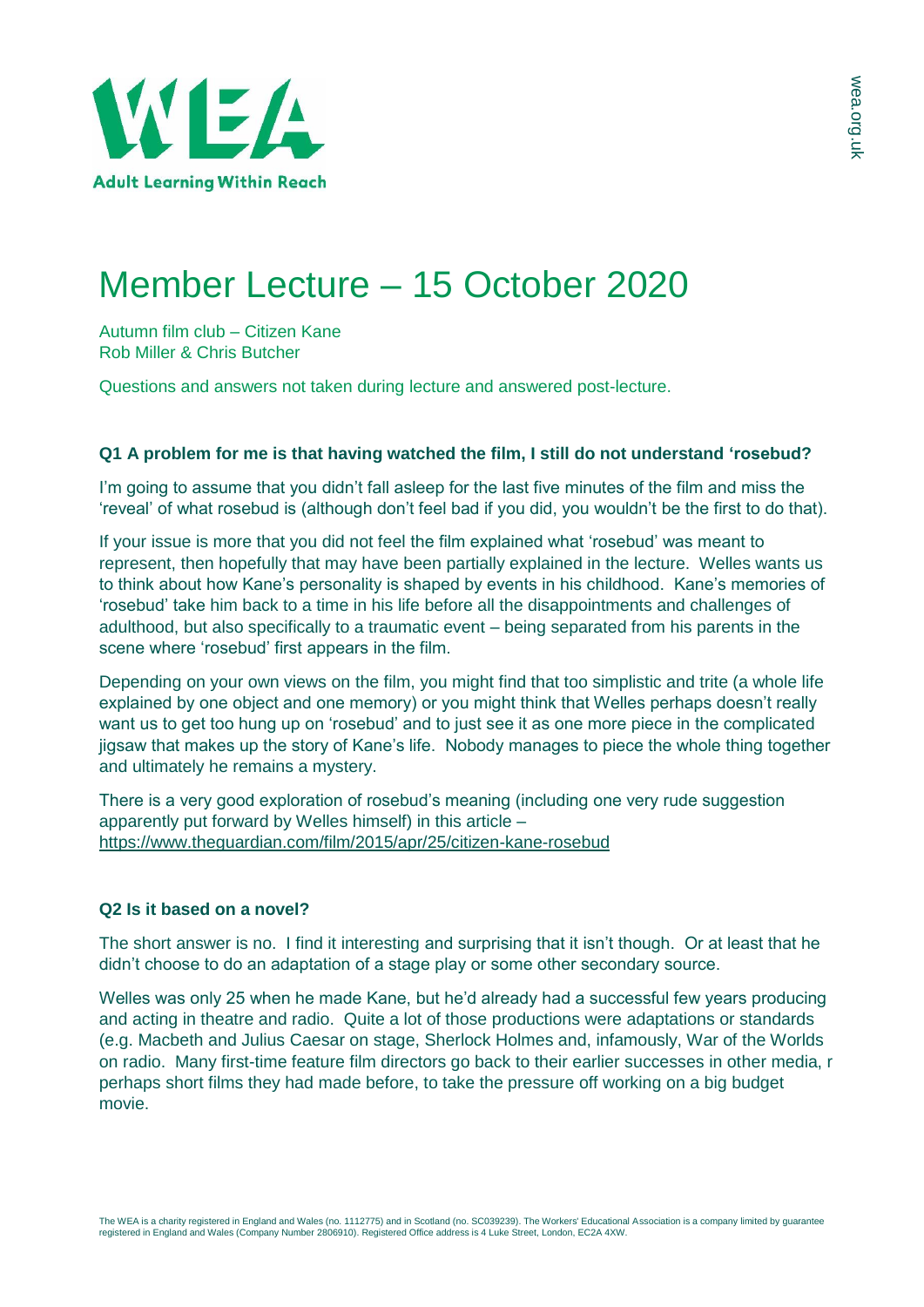

Not Welles though. In addition to negotiating a unique contract which gave him total control over the shoot and the edit with no studio interference at all, he also co-wrote an original script. In fact, the only Academy Award won by Citizen Kane was for Best Original Screenplay. There is an interesting twist to that too, however. A lot of film history has seen Welles as the sole driving force behind Kane, directing, starring, writing. Starting in the 1970s, however, some critics began to question this, citing his co-writer Herman J Mankiewicz as being crucial to the film and potentially even the originator of the story.

Later this year, a new film comes out called 'Mank' directed by David Fincher (of Seven and The Social Network), which will tell the story of the (supposed?) battle between Mankiewicz and Welles – [https://en.wikipedia.org/wiki/Mank.](https://en.wikipedia.org/wiki/Mank)

## **Q3 How did Welles' theatre experience influence 'Citizen Kane'?**

I'm glad you asked this because I had about 15 minutes worth of notes that I never got round to using. In summary form, I'd point to:-

**The Mercury Players** – if you look at the closing credits of Citizen Kane, there is a title card that says most of the 'principal players' are new to motion pictures. Welles brought across with him several actors, including Joseph Cotton, Agnes Moorhead and Everett Sloane, who he work with first on stage and / or on his radio productions. The producer John Houseman also came to Hollywood with Welles and was influential in the development of Kane and even composer Bernard Herman (who went on to work with Hitchcock and many others) worked on Welles' radio shows. All of this, I think, gives Kane and the following film, Magnificent Ambersons the feel of a theatre repertory company. Welles even makes a big deal of introducing them in the credits.

**Confidence and artistic freedom** – Welles negotiated for himself an extraordinary contract which gave him complete control over the making of Citizen Kane, with no real interference or even oversight from the studio. I don't think he'd have had the confidence to do this or been allowed to do this had he not been so successful on stage and on radio previously.

**Style** – Many of the design and lighting effects in Kane are similar to theatrical effects which Welles had used previously. There are photographs from some of Welles' productions, in particular Julius Caesar which was performed in modern dress military uniforms, where the settings look very similar to stills from Kane in the way they are lit, or the way the actors are positioned.

**Scenes in theatres** – Welles clearly has a firm understanding of the architecture and layout of theatres. In the Gettys speech scene, we see Kane on the impressive stage of Madison Square Garden, with its vast auditorium (all a reconstructed set of course, not on location) and then we see Gettys up in the balcony looking down on him. Welles has thought carefully about the viewpoints in a theatre. Even more obviously, in the Susan Oliver opera scenes, we see into the prompt corner, into the orchestra pit, lots of cut aways to the auditorium and even at one point, the camera pans up slowly into the ropes and pulleys that work the scenery to find two stage hands standing on a gantry, giving an instant 'review' of the performance they are watching below them.

The WEA is a charity registered in England and Wales (no. 1112775) and in Scotland (no. SC039239). The Workers' Educational Association is a company limited by guarantee registered in England and Wales (Company Number 2806910). Registered Office address is 4 Luke Street, London, EC2A 4XW.